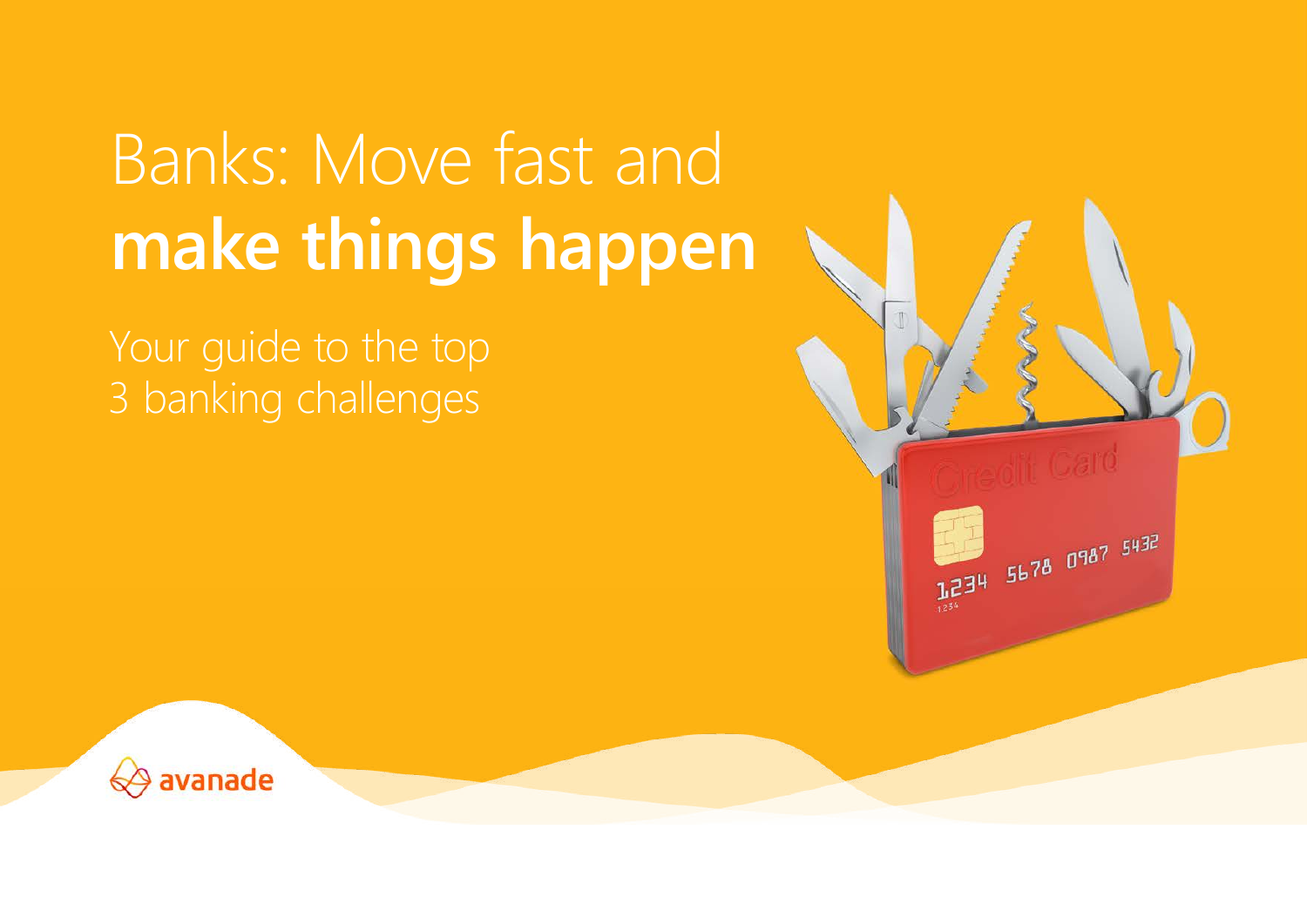

Your guide to the top 3 banking challenges

# **Rethink** digital transformation

### The pandemic has demonstrated the need for banks to be flexible and agile.

Banks' net interest margins are slim, due to near-zero interest rates in many regions. Potential nonperforming loans have generated massive rises in reserves, already leading to quarterly losses at [Wells Fargo](https://www.nytimes.com/2020/07/14/business/wells-fargo-reports-first-quarterly-loss-in-more-than-a-decade.html#:~:text=Wells%20Fargo%20on%20Tuesday%20reported,it%20set%20aside%20last%20quarter.), one of the largest U.S. banks. [Estimates](https://www.mckinsey.com/industries/financial-services/our-insights/reshaping-retail-banking-for-the-next-normal) predict a revenue drop of 16% to 44% for retail banks in Western Europe alone. Banks such as HSBC, Deutsche Bank and Lloyds Banking Group are recommencing headcount reduction programs that were started before the pandemic. Due to accelerated digital adoption by all consumers banks are looking to significantly reduce their branch networks.

Digital transformation programs will continue but they will need rethinking in light of the pandemic. Banks are now looking for short-term approaches that can deliver business outcomes quickly.

### Here are three urgent challenges we're hearing from our clients:

- 1. To grow our business, how can we leverage AI to generate deeper customer insights and greater personalized engagement?
- 2. To drive down cost, how can we reduce legacy and respond more flexibly to market disruption using automation and cloud?
- 3. To improve productivity, how can we provide a digital workplace that is secure, offers modern collaboration tools and allows staff to do their best - wherever they're working?

### Let's look at pragmatic solutions for each of these challenges.

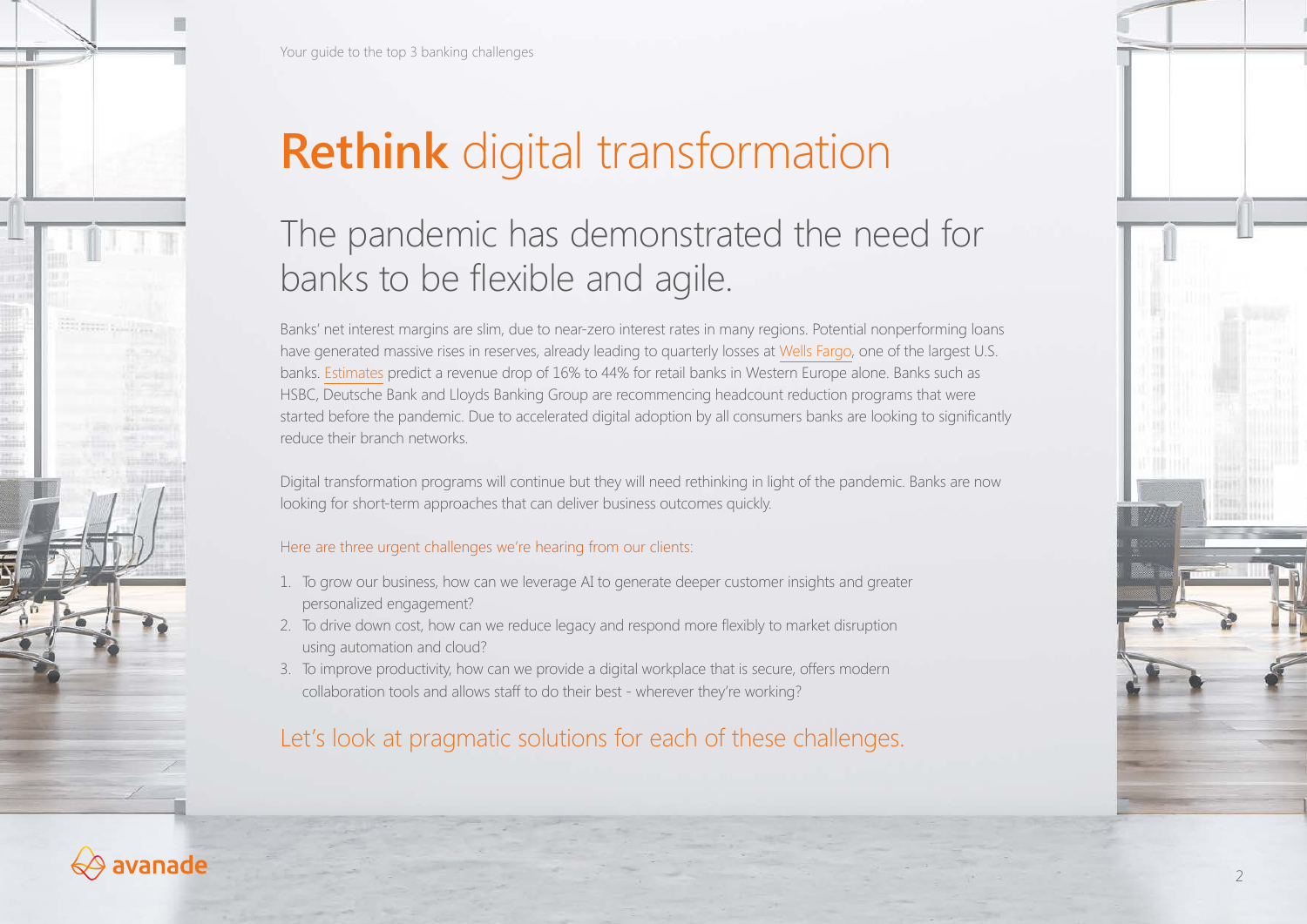### Challenge 1: **lmprove CX**

### How do I make AI an **enterprise-wide capability** to **speed up process**, **increase automation** and **improve CX**, all within an ethical framework?

Banks want to differentiate themselves through superior CX. AI can improve customer engagement in many areas: 360-degree customer view, pre-empting customer churn, predicting NBA, faster onboarding and greater cross-/up-selling. That's why we've developed a [Banking Accelerator](https://www.avanade.com/en/industry/banking/banking-accelerator) to help banks focus on three specific areas: customer acquisition and retention, cross- and up-selling and process simplification.

It's designed to help you set up a minimum viable product in 90 days. It provides a single customer profile with insights, depicting customer health and alerts; analytics, dashboards, key business processes, Adobe integration with lead management; and is all packaged under one platform, combining Microsoft Azure and Dynamics 365.

### **Typical scenarios**

- Integrated chatbot with self-service portal to manage basic transactional activity
- Mobile onboarding, including KYC
- Lead prioritization engine that assigns leads based on personas, product and sales history
- Real-time client discussion and scenario simulations with relationship managers
- Works in retail, commercial, wealth and investment bank contexts

#### **Business outcomes**

- Speed time to market by 25%
- Cut costs by 20% and improve regulatory compliance
- Reduce time for creating campaigns from two months to less than one week
- Deliver targeted campaign outcomes: increase conversion rate by 15%
- Enable better CX through digital end-to-end processes

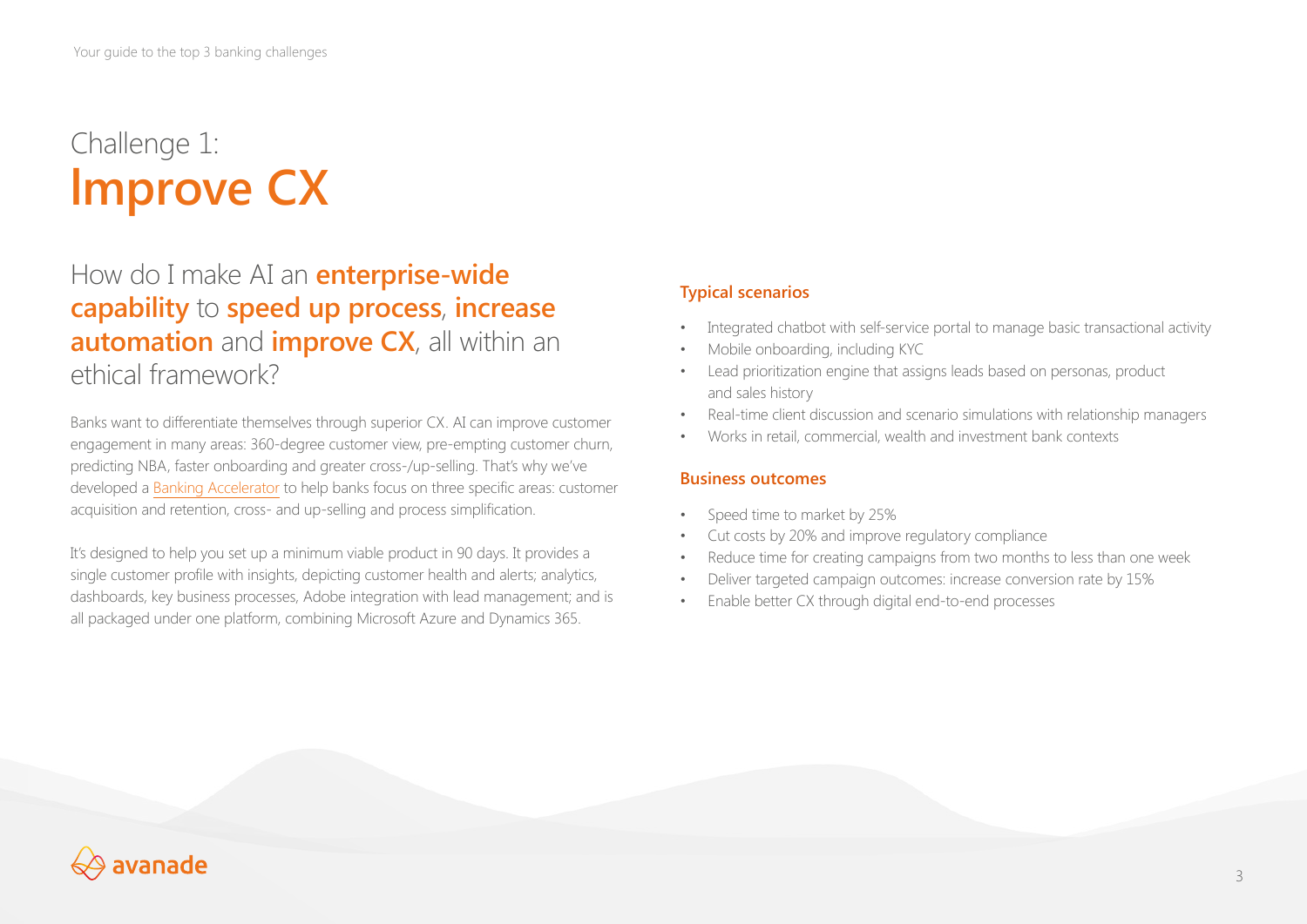# Examples of **improved CX**

- **1. We built a new robo-adviser platform for a U.S. investment bank,** including client onboarding, investment strategies, portfolio rebalancing and performance monitoring. Increased performance, security and scalability, with the platform now servicing half a million accounts
- **2. Reduced mortgage churn by 50% for a Dutch bank** with a 7% increase in early fraud detection and 2% annual savings on underwriting fees
- **3. Improved collection strategy for a U.S. bank** using structured data models, which put priority customers most likely to pay at the top of the list; it led to a 130% increase in revenue collected (equivalent to a \$4 million increase over a three-month period).
- **4. Implemented an algorithm-based cash flow forecasting system for a German bank** to support its small and medium-sized customer base
- **5. Our RPA/ML solution helped digitize a manual approach to regulation and speed up process for an international bank**, reducing case volumes and false positives, generating cost savings of \$100 million+ annually.



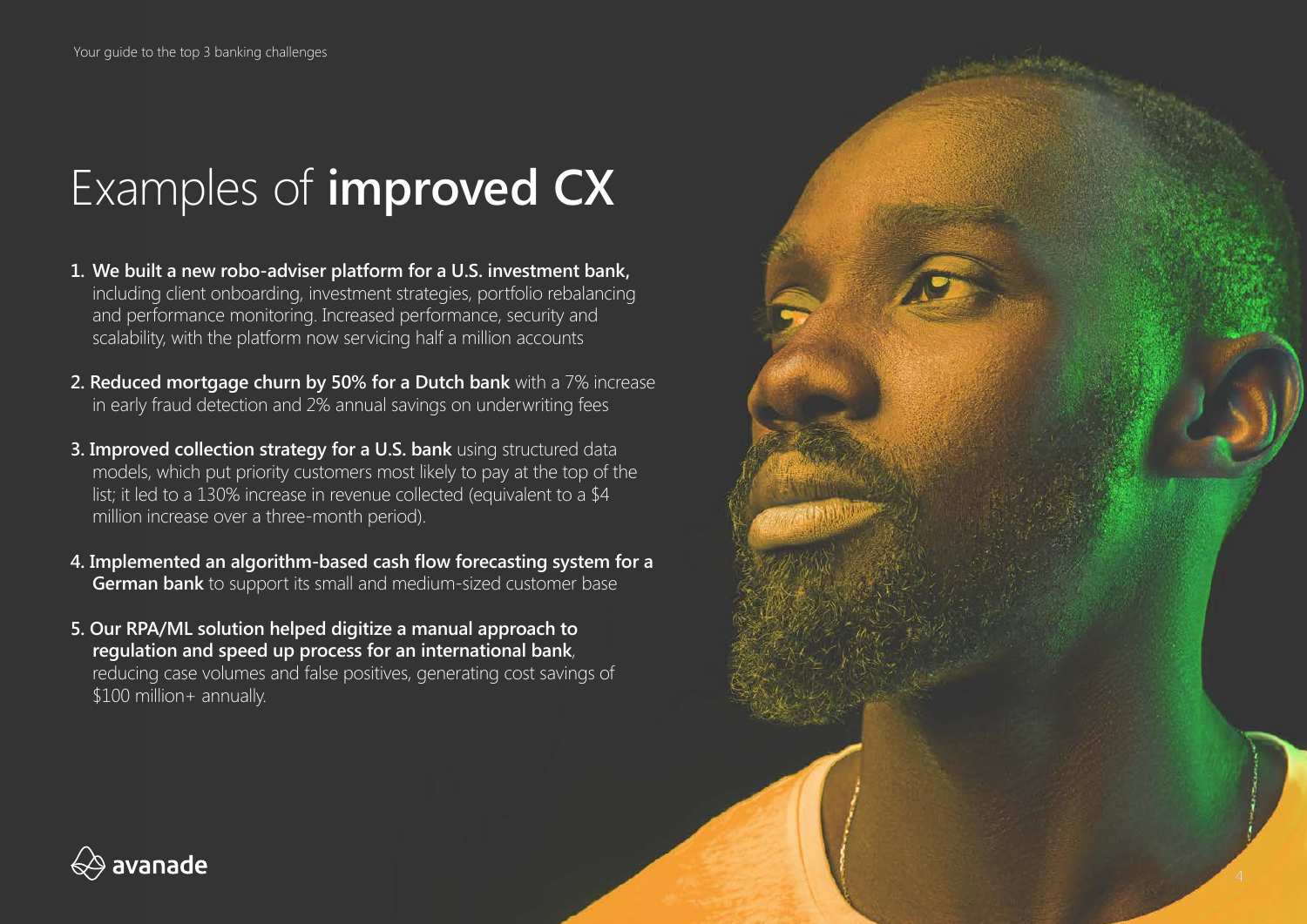### Challenge 2: **Operational Flexibility**

### How do I **develop operational scale and flexibility**, while **reducing my dependency** on legacy IT, lowering my **cost-income ratio** and **improving speed to market**?

Banks have been slow to adopt cloud, limiting their ability to be operationally agile and to respond quickly during the pandemic, especially in terms of customer demand. The pandemic has helped banks appreciate the need for faster response and scalability. Issues about data residency, security and regulation are now diminishing in importance as cloud providers demonstrate their expertise to regulators. Cloud is also proving critical in setting up Open Banking platforms for new digital banks.

With an accelerated migration and cloud optimization approach we help clients get to value faster. Banks can become more agile, scalable, and innovative through a range of approaches such as domain-driven design, evolutionary architecture, event-driven microservices and modern engineering.

### **Typical scenarios**

- Deliver competitive digital CX with a scalable, high-performance technology foundation
- Use AI to detect, prevent, and mitigate fraud to reduce cost and risk
- Automate and digitize manual/paper-based processes end-to-end
- Digitally decouple from legacy and modernize using a DevOps/agile delivery approach
- Shift app dev to the cloud to reduce development, testing and time to market

### **Business outcomes1**

- \$13.1 million benefits over three years; ROI 478%
- Payback in under three months.
- Reduced on-premises infrastructure costs by 90%
- Increased online order volume of 83-167%
- Increased average order size by 20-27%

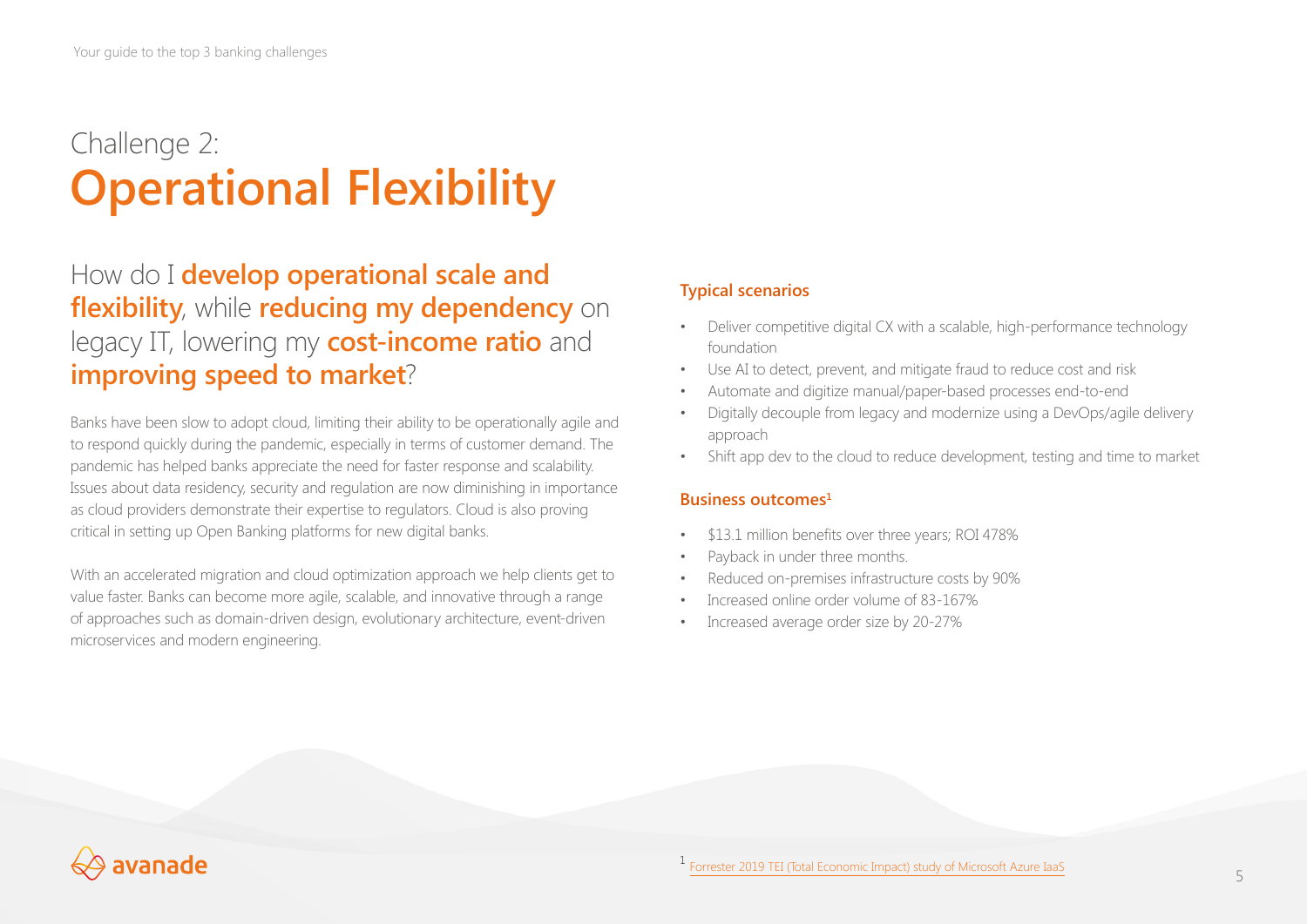Your guide to the top 3 banking challenges

## Examples of **operational flexibility**

- **1. For a Brazilian bank we completely digitized its loan approval process** using Microsoft Azure. New risk-based pricing resulted in 25% savings for underwriting and processing. Pre-check and document handling time has been reduced from six to seven days to a few minutes. Revenue has increased by 40%, with \$400 million in new loans generated.
- **2. Guided [CMHC](https://www.avanade.com/en/clients/cmhc) by moving infrastructure to the cloud** (Microsoft Azure), adopting Office 365 and Skype and building out their CRM and ERP systems with Dynamics 365.
- **3. For [Towergate,](https://www.avanade.com/en/clients/towergate) we embarked on one of the most comprehensive and ambitious cloud migration programmes** the financial services industry had ever seen. This transformation took just 12 months and achieved approximately 30% annual cost savings.
- **4. Helped [Antares Capital](https://www.avanade.com/en/clients/antares-capital) build a cloud-based digital workplace** to drive faster innovation, improve productivity and boost employee satisfaction using Office 365 and Microsoft Azure.
- **5. We set up a mobile-first, cloud-native digital bank on an open banking platform** where customers can open a bank account in eight minutes; two months post-launch, the bank had €300 million deposits and 14,000 customers.

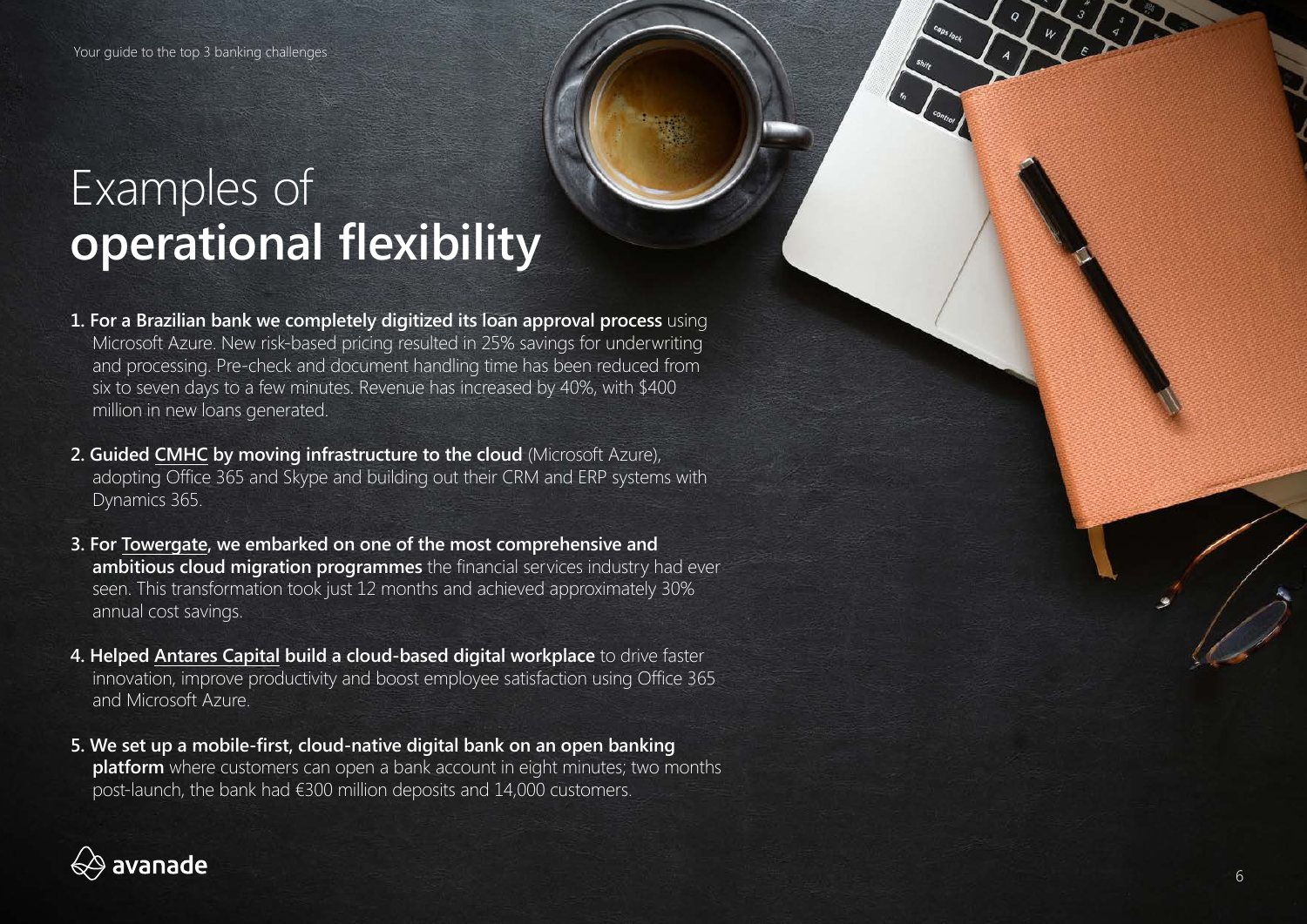### Challenge 3: **Productive People**

What people and IT investments will give the **greatest ROI** in terms of **secure remote productivity**, **cost reduction** and **employee well-being**, while remaining compliant with regulation?

Workplace collaboration, productivity and security have taken on a completely new form since the pandemic began. Remote and hybrid working require new management skills and measurement. Employees want to be able to work flexibly, safely and effectively in an environment which protects their wellbeing and maximizes their potential. As part of reshaping how work gets done, we see a more holistic approach – embracing technology, operations, culture and employee experience – being more important than ever. We call this Workplace Experience (WX) and those firms that had superior WX outperformed their peers during the pandemic by over 110%<sup>2</sup>.

By embracing WX, you can create key workplace insights to protect employee wellbeing and productivity, rethink employee experience for remote/hybrid working, and secure the newly expanded world of work without inhibiting productivity.

### **Typical scenarios**

- Establish secure remote/hybrid workplace environments and drive best practice
- Using ML, cognitive services and NLP to derive cost-effective customer insight and NBA
- Leverage chatbots to simplify everyday tasks and workflows while reducing operational costs
- Implement Microsoft 365 security and threat assessment
- Develop and deliver innovative native mobile apps for employee productivity improvement

### **Business outcomes3**

- Double customer satisfaction
- Twice the innovation in terms of percentage of revenues from new products and services
- 25% greater profitability compared to competitors



2 Avanade research, 2020 <sup>3</sup> "Building business value with employee experience," MIT Sloan CISR, June 2017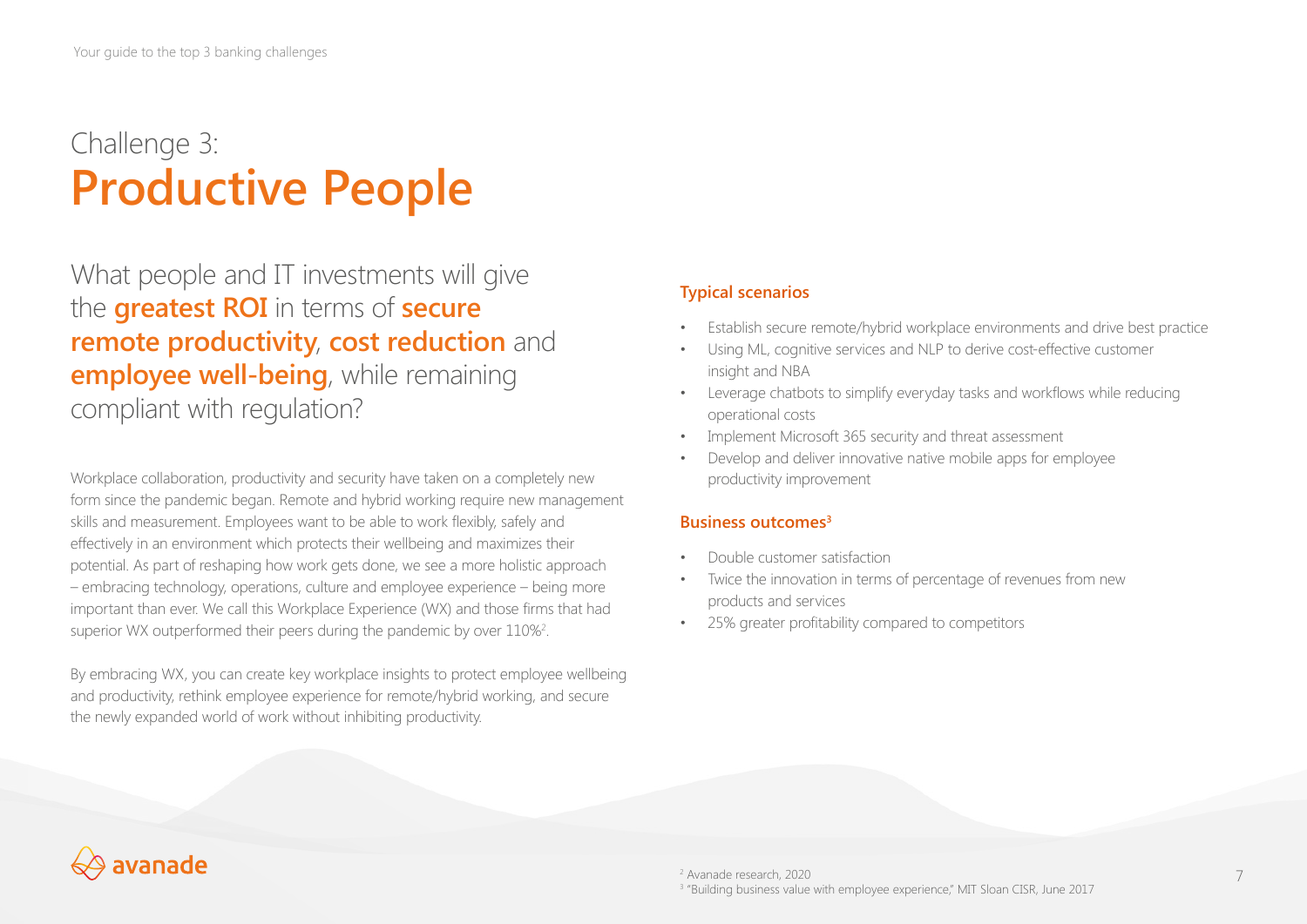

# Examples of **productivity**

- **1. For a UK bank we delivered a 360-degree transformation to Microsoft collaboration technology**, including cloud migration, resulting in a 30% annual cost saving.
- **2. Increased sales by 100%** at [Sparebank](https://www.avanade.com/en/clients/sparebank) through improved campaign management
- **3.** [Raiffeisen Bank International](https://www.avanade.com/en/clients/raiffeisen-bank-international) **used migration to Office 365 as a change management initiative**, enabling global collaboration, including external partners and clients, with the goal of over 50,000 contacts in 15 countries upon project completion.
- **4.** [Allied Irish Bank](https://www.avanade.com/en/clients/allied-irish-bank) **adopted Office 365 in the cloud to develop a new employee proposition** around flexible staff working, which reduced contact center costs and improved sales productivity.
- **5. We created an internal social networking platform for a major European bank** to drive innovation across 100,000 employees.

These are some of the ways in which we can support banks wishing to resolve urgent challenges quickly. **Let's see how we can get started.**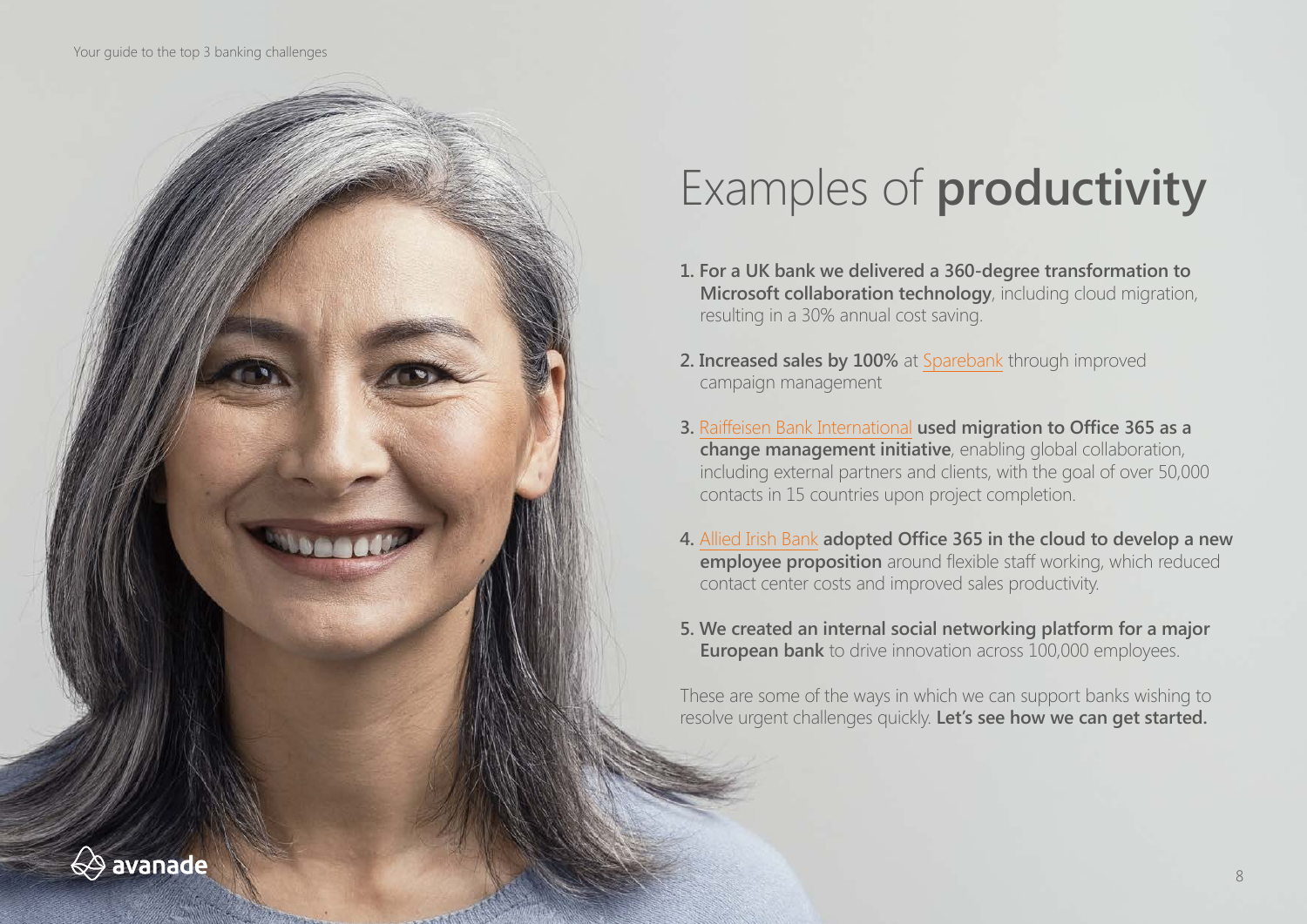# Achieve your **business outcomes quickly**

We've designed the first step to resolve your challenge. We have the experience and expertise to help deliver your business outcome with the velocity your business expects.

| Challenge                  | <b>Options</b>                                                                                                                                                                                                                                                                                                                                                                                                                                                                                                                                                                                                                                                                                                                          |
|----------------------------|-----------------------------------------------------------------------------------------------------------------------------------------------------------------------------------------------------------------------------------------------------------------------------------------------------------------------------------------------------------------------------------------------------------------------------------------------------------------------------------------------------------------------------------------------------------------------------------------------------------------------------------------------------------------------------------------------------------------------------------------|
| Improve CX                 | <b>AI Discovery Workshop</b><br>• Data-driven assessment: initial assessment of the business problem based on internal and external data<br>• Rapid solution testing: identify solution and test hypotheses with data and real-time experimentation leveraging machine learning algorithms, pre-<br>packaged applications and analytical tools to accelerate results<br>• ROI and tech roadmap: deliver a quantified return on investment, accelerated timeline to value, technical roadmap, defined technical and business<br>metrics for tracking and increased transparency.<br>3-6 weeks, \$50K                                                                                                                                     |
| Operational<br>flexibility | <b>Azure Foundation Assessment</b><br>• Conduct a rapid assessment of your applications and data infrastructure<br>• Use Azure readiness analysis to identify those areas where you can quickly migrate to the cloud and those that need more work<br>• Develop a client roadmap specifically for your cloud journey, providing quick wins and longer-term priorities<br>• Apply our TCO comparison tool to identify potential cost savings you will make in moving to the cloud.<br>3-4 weeks, \$30K                                                                                                                                                                                                                                   |
| Productive<br>people       | <b>Workplace Analytics Rapid Assessment</b><br>• Conduct personal, private and corporate productivity analysis with actionable insights across four diagnostic areas. Extract data from Teams, Outlook,<br>SharePoint, Excel etc. into Power BI dashboards.<br>• Hold an opportunity workshop to identify and prioritize deep dives and quick wins:<br>• Find out how productive your remote workforce is and ways to improve it<br>• Identify which employee groups are at risk of burnout, due to high interruption rates and consistent out-of-hours messages/workload.<br>• Discover which teams need to work at the office and which can work remotely, thereby driving property portfolio rationalization.<br>4-6 weeks, \$50-75K |

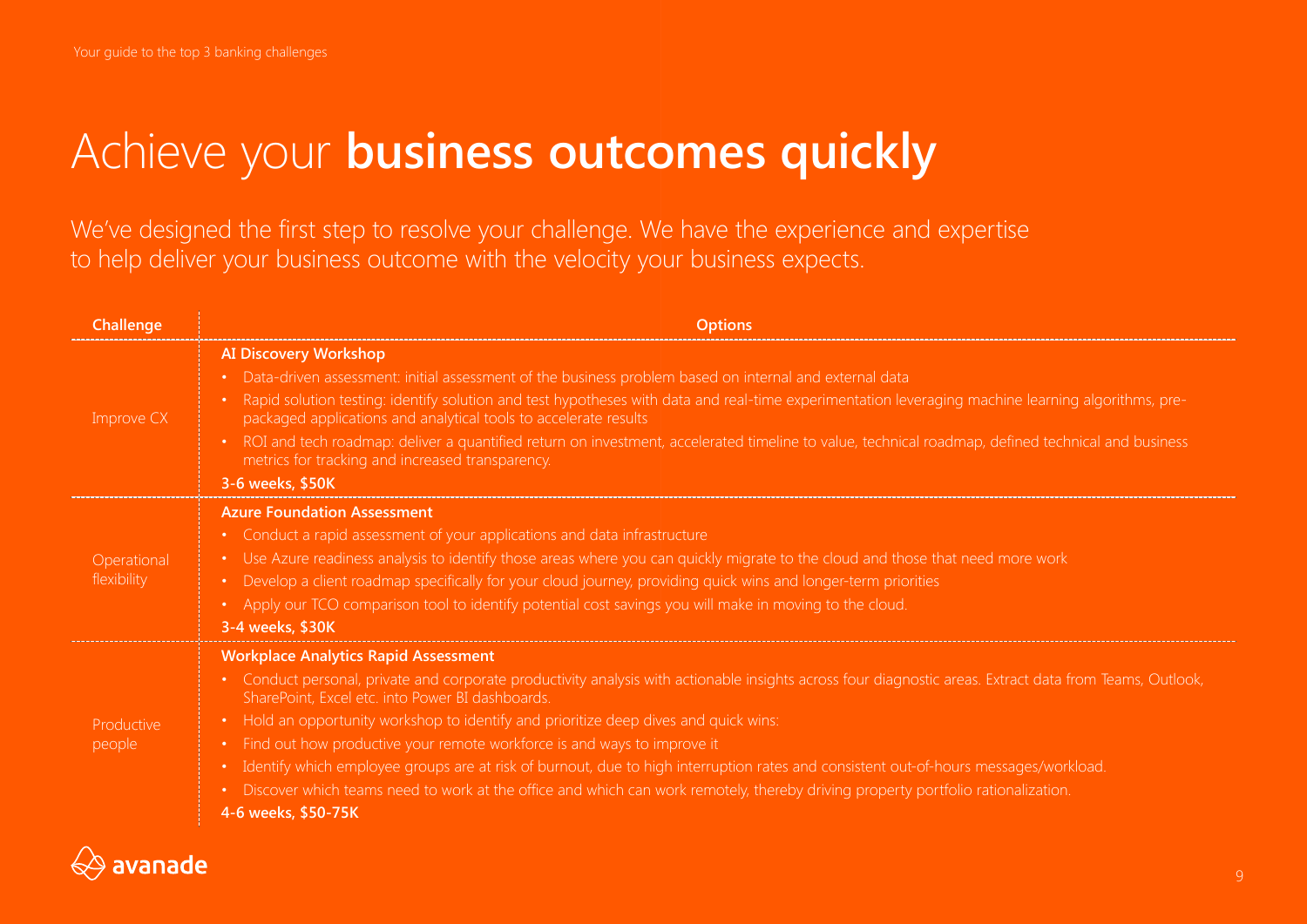# Our **expertise**

We work with seven of the top 10 global banks. We have access to the most advanced Microsoft technology platforms and Accenture's global banking and regulatory expertise.

We're recognized as global leaders in Microsoft services. We're finding that our clients want to move quickly and deliver short, outcome-based projects. Visit [www.avanade.](http://www.avanade.com/banking) [com/banking](http://www.avanade.com/banking) for more details.

### [Automation and AI](https://www.avanade.com/-/media/asset/other/rise-of-intelligent-automation-financial-services-pov.pdf?ver=1&la=en)

We're helping banks digitize processes. We apply intelligent automation and AI to deliver efficiency and deep customer insight. We can help with data management, chatbot development and conversational AI.

### [Cloud and IT transformation](https://www.avanade.com/en/industry/banking/cio-guide-to-legacy-modernization)

We deliver cloud services on Azure, trusted by 80% of the world's largest banks. We speed up application development using an agile approach, reduce legacy dependency and help you scale flexibly to meet rising market demand.

### [Security](https://www.avanade.com/en/solutions/security-service-solutions)

Working with national, regional and multinational banks we have developed expertise across a variety of areas, including digital identity and authentication, data protection, encryption, secure collaboration, incident response and cyberdefense.

### [Digital marketing, sales and service](https://www.avanade.com/en/solutions/customer-experience/sales-and-service)

We've created 360-degree customer views, improved cross-selling rates and identified NBA. We've improved lead scoring and qualification, opportunity tracking, campaign planning and automation, personalization and onboarding.

#### [Workplace transformation](https://www.avanade.com/en/thinking/workplace-experience/retail-banking-guide-to-workplace-experience)

We adopt a holistic approach, involving IT, HR and business division heads, that we call WX (Workplace Experience), specifically for [banks](https://www.avanade.com/en/thinking/workplace-experience/banking-and-insurance-point-of-view). If you need it, we've also pulled together [best practice on remote working.](https://www.avanade.com/en/thinking/covid19-help)

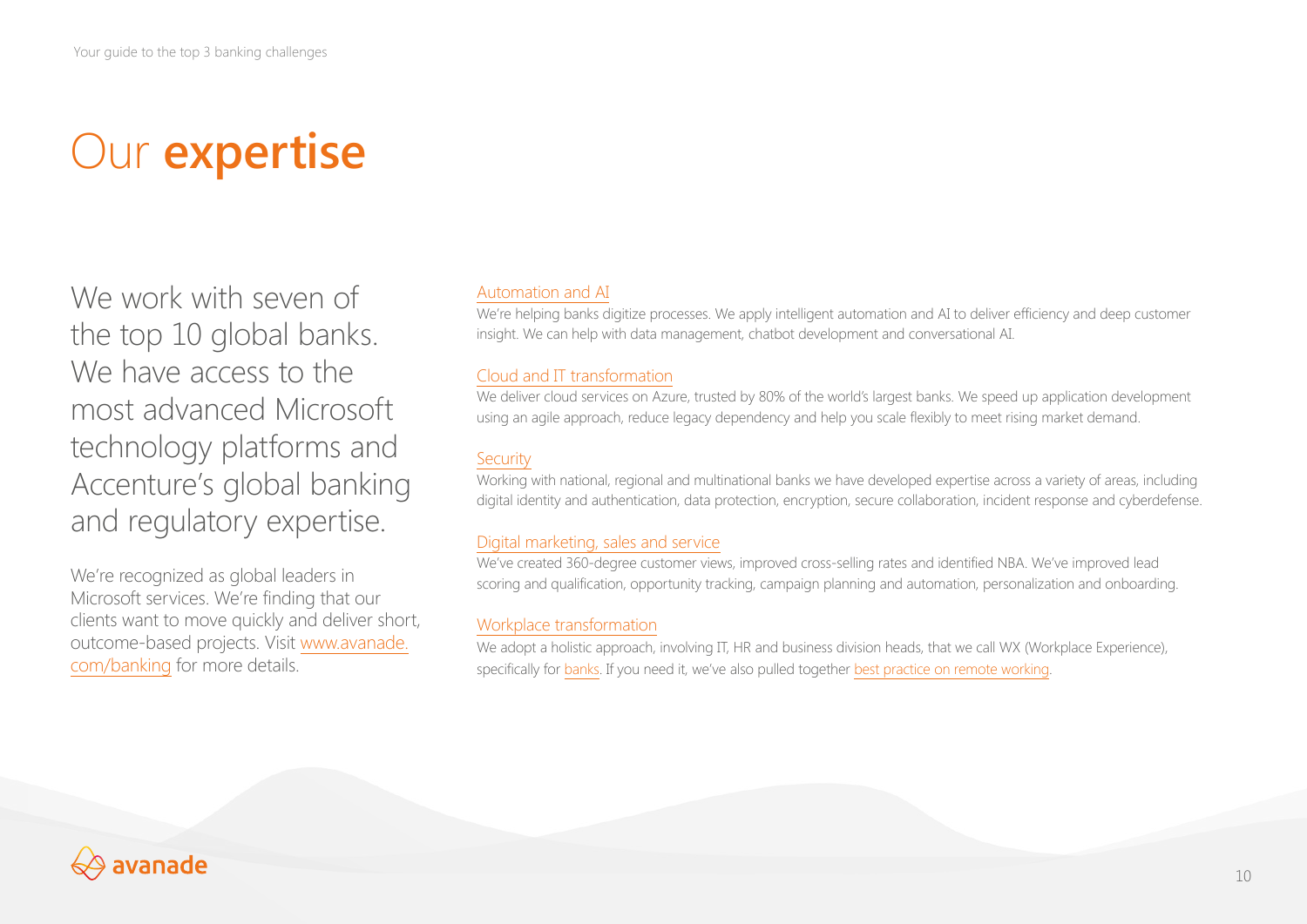### **[Contact us](https://www.avanade.com/en/contact)** today

We combine business strategy, agile innovation, and deep Microsoft technology expertise to help resolve your urgent challenges.



**North America**

**South America**

**Asia-Pacific**

**Europe**

#### **About Avanade**